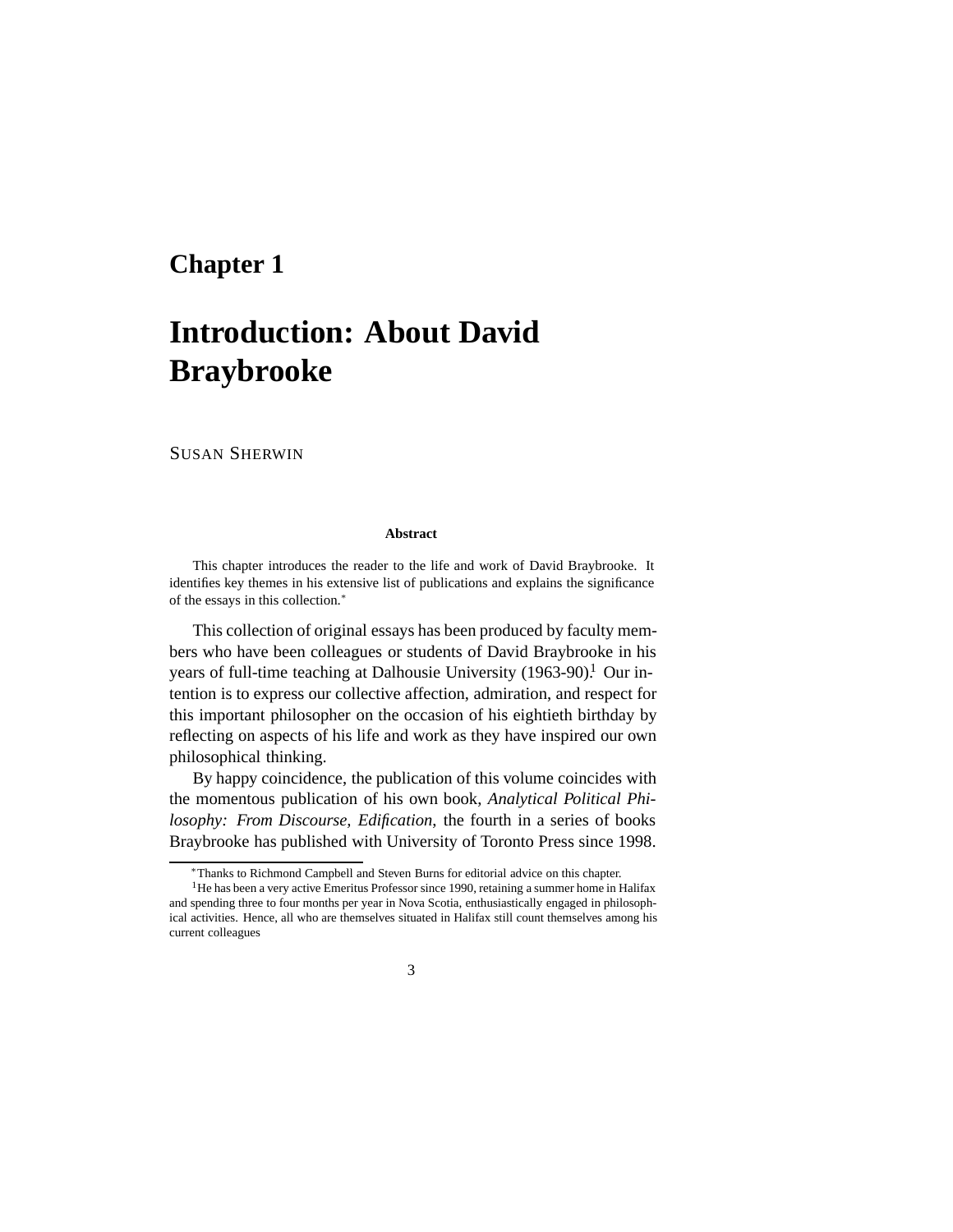The others—*Moral Objectives, Rules, and the Forms of Social Change* (1998), *Natural Law Modernized* (2001), and *Utilitarianism: Restorations; Repairs; Renovations* (2004)—together form an integrated, mutually reinforcing corpus of many of the major ideas he has contributed to the literature of political philosophy and the philosophy of social science throughout his career. So weighty is this four-volume collection, and so absorbing of his philosophical energies over the past decade, Braybrooke has come to think of it, unofficially, as the *Summa Philosophica Latirivuli* (where 'latus' stands for 'bray'—which is dialectical (Northamptonshire) English for 'broad'—and 'rivulus' for 'brook'). This working title is vintage Braybrooke, combining his lifelong love of classics, his offbeat, irreverent sense of humour, and an acknowledgment of the collective and far-reaching significance of his influence on philosophical thought. The designation signifies the interconnected complexity of Braybrooke's philosophical works and makes visible the over-arching program that ties the various pieces together. We fondly share in adoption of this designation and add our own essays to complement the *Summa* by offering reflections on the themes he explores there and in his earlier publications.

To help set the stage for the chapters that follow, I shall review some of Braybrooke's significant intellectual and scholarly writings in order to provide the reader with a sense of how his many publications weave together to form a general theoretical system; I hope also to provide some insight into why this system is so valuable. I shall approach this task by first reviewing his personal journey through political philosophy and then by briefly discussing three key themes that structure his work.<sup>2</sup> Finally, I shall briefly explain the organization of this book and highlight the role of each chapter.

<sup>2</sup>I am very grateful to David for his assistance and patient cooperation in piecing together some of the elements of a rich and complex life in a couple of personal interviews in June 2004.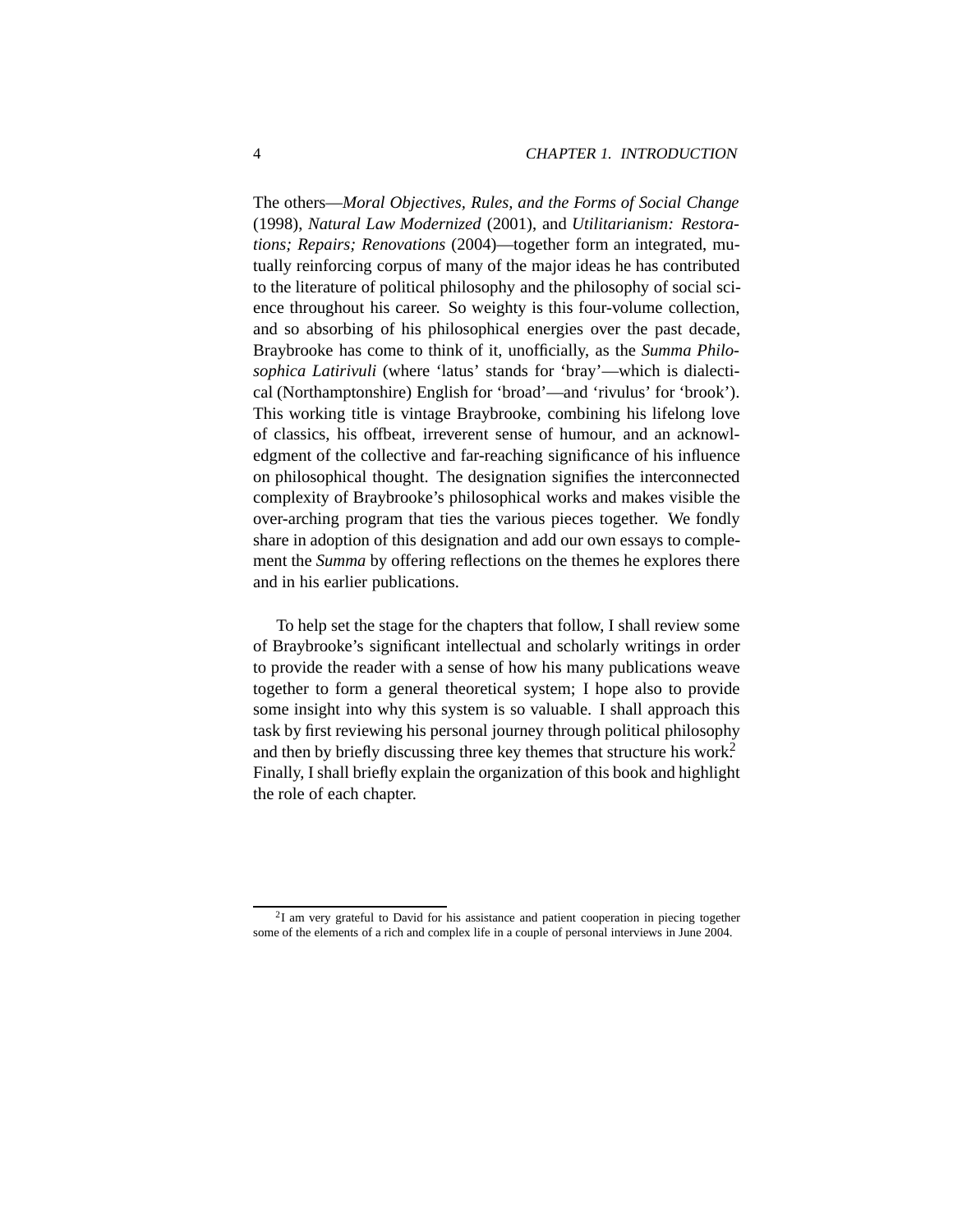### **1.1 David Braybrooke, the Personal Story**

David<sup>3</sup> was born 18 October 1924 in the United States and came of age during the Second World War. He started his university education at Hobart College, where he majored in classics with the intention of preparing for a career in the United States Foreign Service. His undergraduate study was interrupted, however, by the war. He volunteered for service in the United States Army early in 1943 and found himself stationed in Antwerp several months after D-Day. (He notes that Hitler gave up shortly after he appeared in Europe and suggests that perhaps Hitler calculated that if the United States was prepared to send the likes of Braybrooke into war, it must have been very confident indeed.) For the first month and a half in Antwerp, he experienced frequent bombardments of the city by German buzz bombs and rockets. A rocket landed a mere block away from where he was waiting for a tram one day, causing houses and their inhabitants to completely disappear before his eyes. That experience gave him a rich appreciation for life and gratitude for each day he is alive, an attitude that has served him well in all subsequent years; he truly does embrace each day with obvious joy at the opportunities it affords.

In the end, his time in the army, like the rest of his life, was largely dedicated to intellectual pursuits. While still in Antwerp, he managed to find a tutor to help him study Latin and Greek poetry. The army also sent him to Louisiana State University then to the University of Illinois to study basic engineering, and, since he found himself on a university campus, he managed at LSU to take courses in literary criticism and sociology. He was even able to persuade the army to send him to Cambridge, England, for a term before he was discharged.

After a little more than three years in the army, he returned to complete his BA and prepare for academic work in the area of social and

 $3$ Readers will notice a shift in style of reference to David Braybrooke in this Introduction. It reflects my own struggle, and that of most of the other contributors to the volume, in deciding how best to refer to a man who is both an influential scholar and a personal friend. We have resolved this problem by using the formal 'Braybrooke' whenever we are discussing his work, as merits respectful discussion of any author's work; when speaking personally about the man, as I do in parts of this Introduction, we shift to the more informal 'David' to capture the warm regard in which we hold him.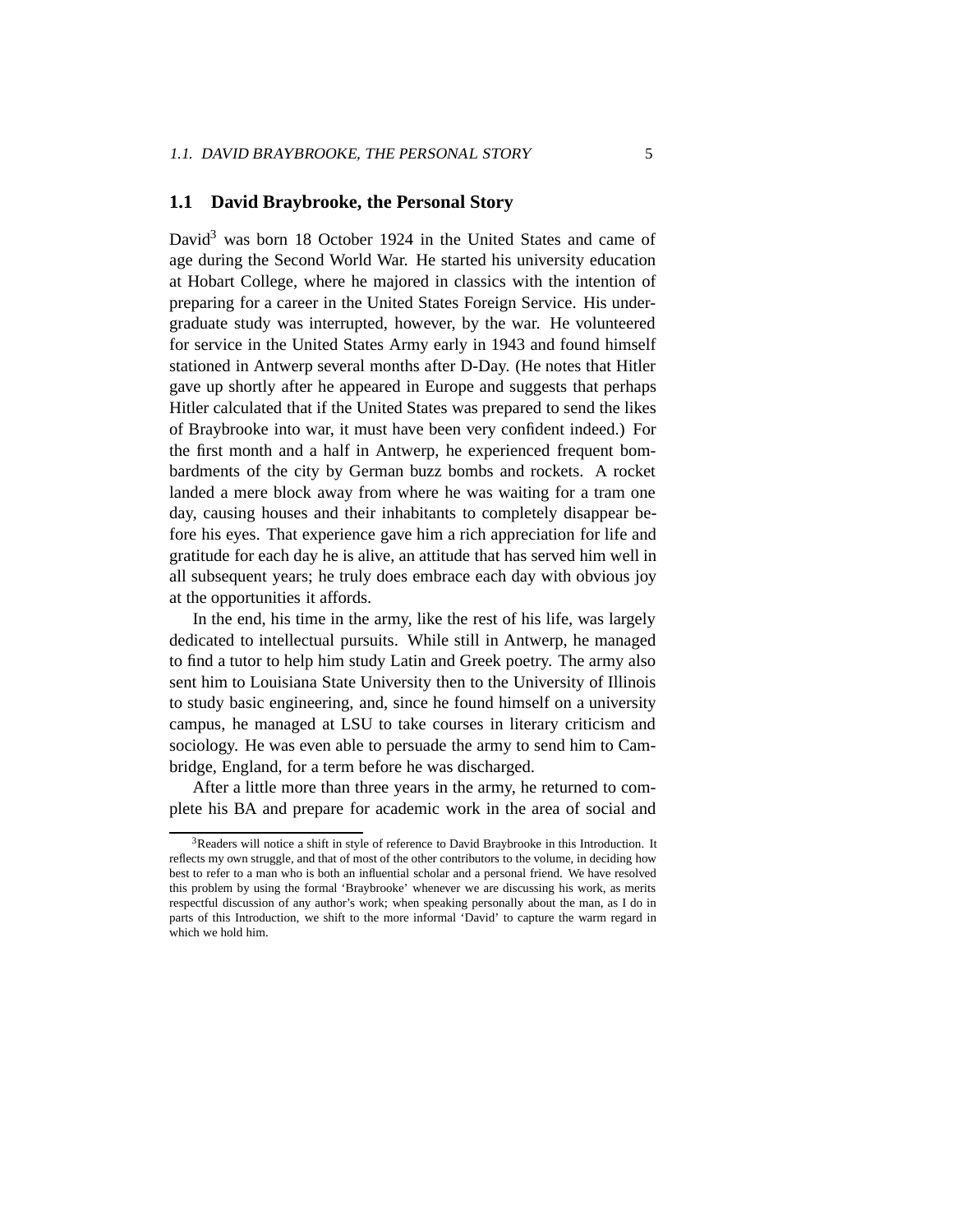political theory. He was torn between studying psychology at Yale or economics at Harvard; his decision to pursue economics at Harvard was heavily influenced by Professor Brooks Otis, his mentor from Hobart College and an early role model for his life as a scholar. Otis was a great classical scholar who later became chair at Stanford and then university professor at Chapel Hill; among his other claims to fame is the fact that he introduced David to the work of John Maynard Keynes. David reckoned that it was necessary to have a firm grounding in economics to work effectively in social and political thought. (As well, David did some personal utility calculations and determined that since he would be unlikely to read much economics purely for pleasure, it was important to approach it in a disciplined way.)

After graduation, and with the continuing support of Professor Otis, David was invited back to Hobart to teach as an instructor in history and literature within an excellent general education program dealing with Western civilization. But he grew restless in this role and soon embarked on graduate work at Cornell University in the department of philosophy. At that time, Cornell required philosophy doctoral students to specialize in two subfields of philosophy and also to study one field outside of philosophy. David chose ethics and epistemology as his philosophy subfields and economics for his 'outside' interest. (Those choices have served him well throughout his career and are well represented within the essays of this collection.) His dissertation was on welfare and happiness, and the economist on his committee directed him to include a chapter dealing with Arrow's work on social choice theory (much to the chagrin of the philosophers on the committee who thought it was 'the hardest thing they ever had to read'—'serves them right!' in David's opinion). This led to his first publication, 'Farewell to the New Welfare Economics,' a very heartfelt farewell at the time, though he has found himself returning to this subject in later years and now sees it as one of the foundations of his work.

He completed his PhD in 1953 and took up an instructorship at the University of Michigan. While this opportunity was considered one of the best jobs in the country for a new philosophy graduate, David thought that the industrial design of the Ann Arbor campus had little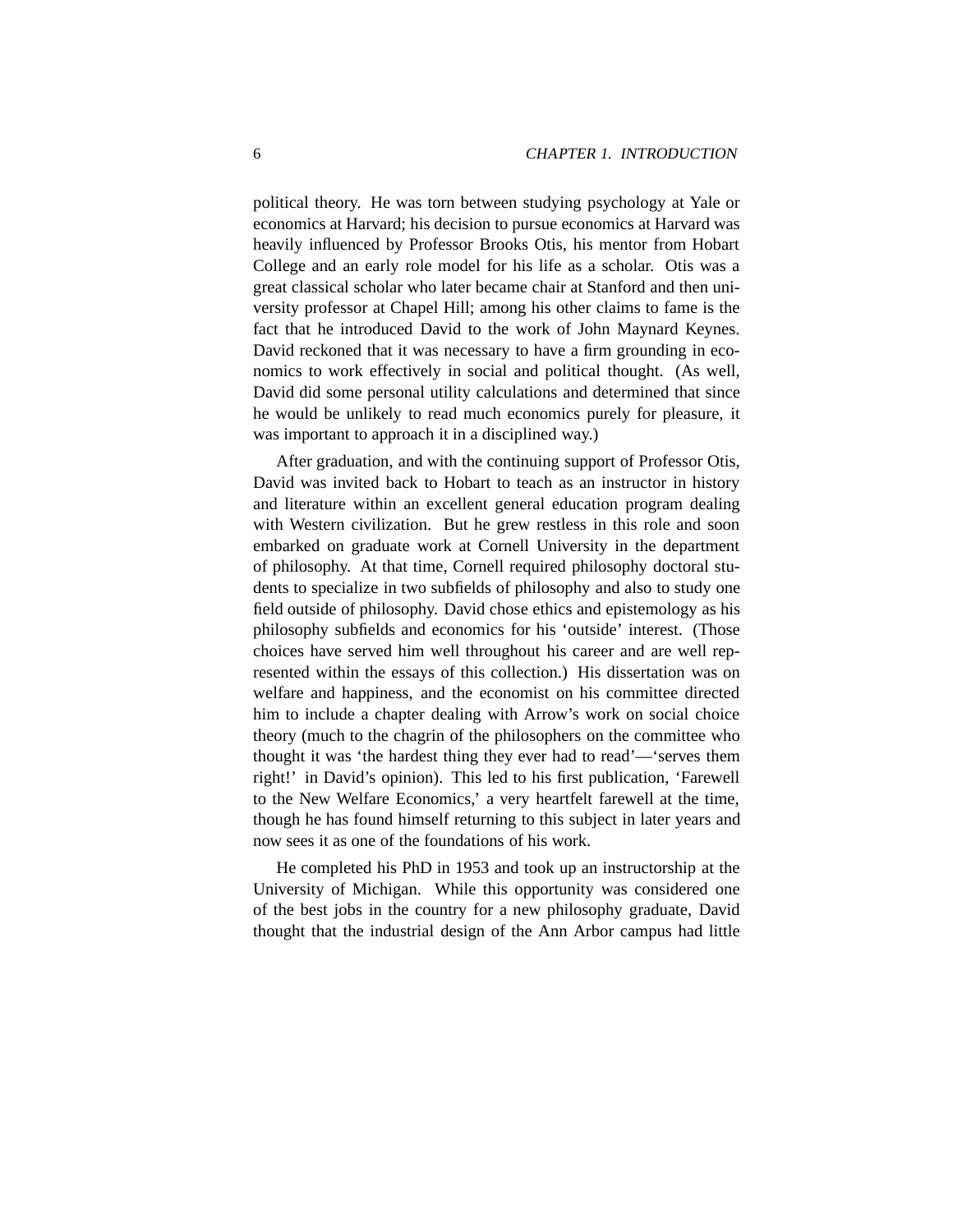charm: buildings were 'depressing on the outside and graceless on the inside.' He also felt somewhat alienated from his colleagues there since they seemed principally occupied with denigrating the merits of ordinary language philosophy while David's approach was (and is) much more pragmatic: use ordinary language philosophy where it is helpful and employ other methods where it falls short. He soon left Michigan for Bowdoin College, a small liberal arts college in New England which he found to be more to his temperament; indeed, he remembers Bowdoin as being his version of heaven—just the sort of place he had always wanted to teach.

Alas, he was not to stay in this idyllic setting for long. By chance, returning by ship from Oxford in 1953, David had met a professor from Yale who proposed him for a special position that would recognize his distinctive talents, teaching philosophy in an interdisciplinary program and working with Professor Charles E. Lindblom in the honours program in economics and politics for juniors and seniors. This was an offer David found too good to refuse; an ambitious young professor simply did not turn down offers from Yale then (or now). One of the happy consequences of this position was a long-term, fruitful collaboration with Professor Lindblom. Not all of his colleagues at Yale were so pleased with his versatility and tendency to cross traditional disciplinary boundaries, however. It seems that he was judged to be 'too much of a philosopher' for the social scientists and 'too much of a social scientist' for the philosophers. Moreover, the timing of his stay at Yale was most unfortunate: the entire philosophy department was severely divided between analytical and continental theorists at that time. As a result of these struggles over method and philosophical orientation, David was denied tenure at Yale.

Fortunately, he won a Guggenheim Fellowship at the very same time as his tenure decision was being announced, and that honour and opportunity took some of the sting out of the tenure news. (It also helped ease the pain to learn that all of the other analytical philosophers in the department decamped the following year to join the department of philosophy at the University of Pittsburgh; clearly, he was not the only one to find the atmosphere inhospitable to analytically oriented philosophers.)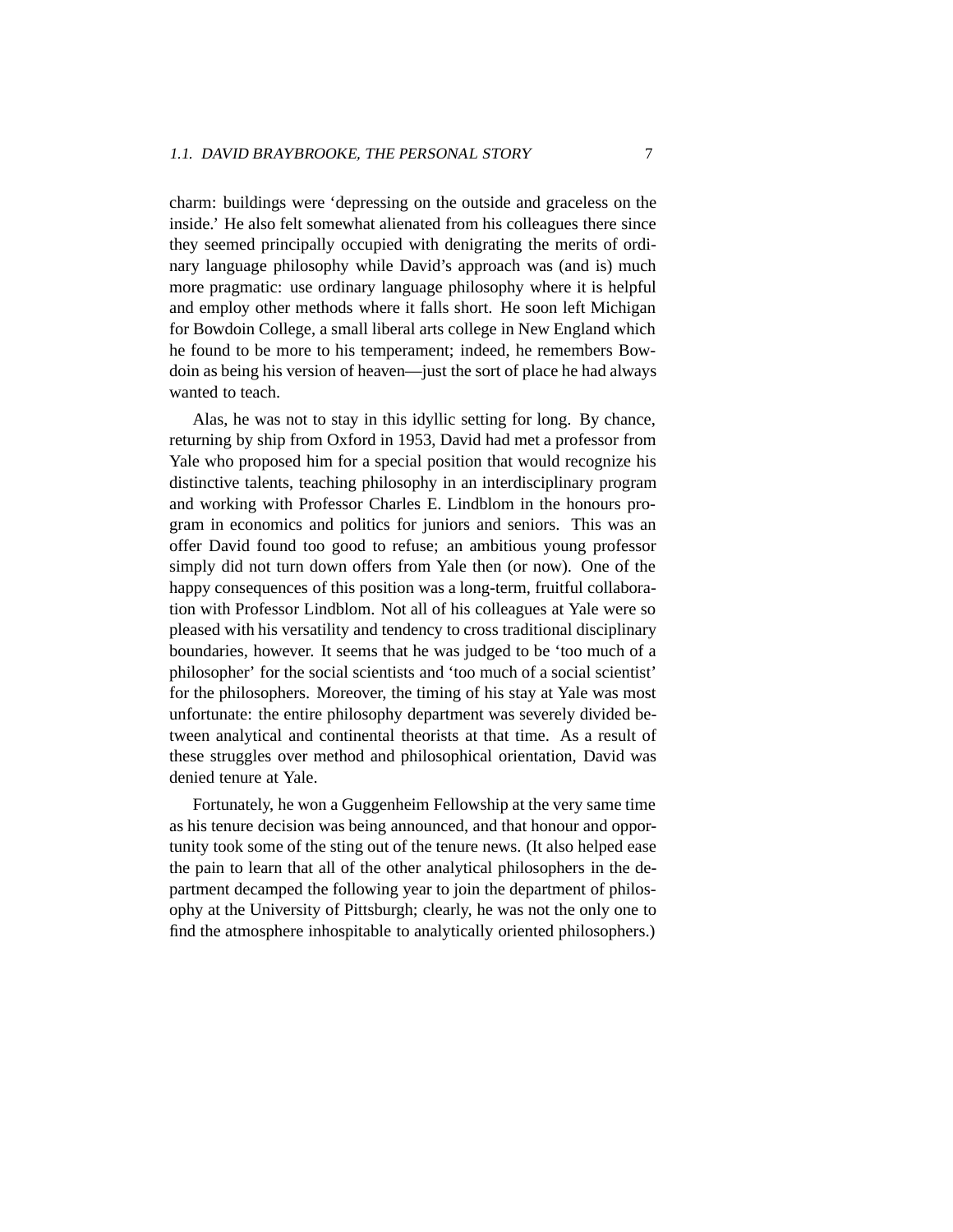As a result of having 'published *and* perished' at Yale, David decided he would 'retire early' by moving to a site where he would be free to teach and live as he liked with little of the pressure to publish that characterized life in an Ivy League institution. His goal now was to enjoy other aspects of his rich, self-directed intellectual life. Fortunately for the contributors to this volume and for thousands of others he has taught and inspired, he selected Dalhousie University, in Halifax, Nova Scotia, for that retirement from the fray of academic intensity. When he arrived in 1963, he found Dalhousie to be a small, provincial university by the sea that concentrated on undergraduate education and the training of doctors, lawyers, and other professionals. The philosophy department had only recently been separated off from psychology, and its few other members had little interest in publishing; they exercised no research demands on him. Moreover, he was able to secure a position that was to be half-time in philosophy and half in the department of political science; in other words, his interdisciplinary interests were acknowledged and valued at his new academic home.

At that time, there were only about a half-dozen serious scholars in the humanities and social sciences at Dalhousie, and it was easy to get to know each of them well. It made for a stimulating, interdisciplinary, intellectual community in which David thrived. And while the Dalhousie library was small compared with what he had become accustomed to at Yale, at least it had the advantage of having the books it owned ready at hand since there was so little competition for the books that interested him. It is worth noting, though, that this calm backwater atmosphere did not last very long. Co-incident with his time at the university, Dalhousie has evolved into a serious research institution with strong departments of philosophy and political science. David played no small part in this transformation, and he is rightly proud of his contribution to a stimulating and supportive environment.

I can speak most authoritatively of his impact on the philosophy department at Dalhousie since it has been my own academic home for the past thirty years. Here, David has shown both intellectual and personal leadership. On the intellectual front, he has always shared his work with colleagues and students and encouraged critical discussion with those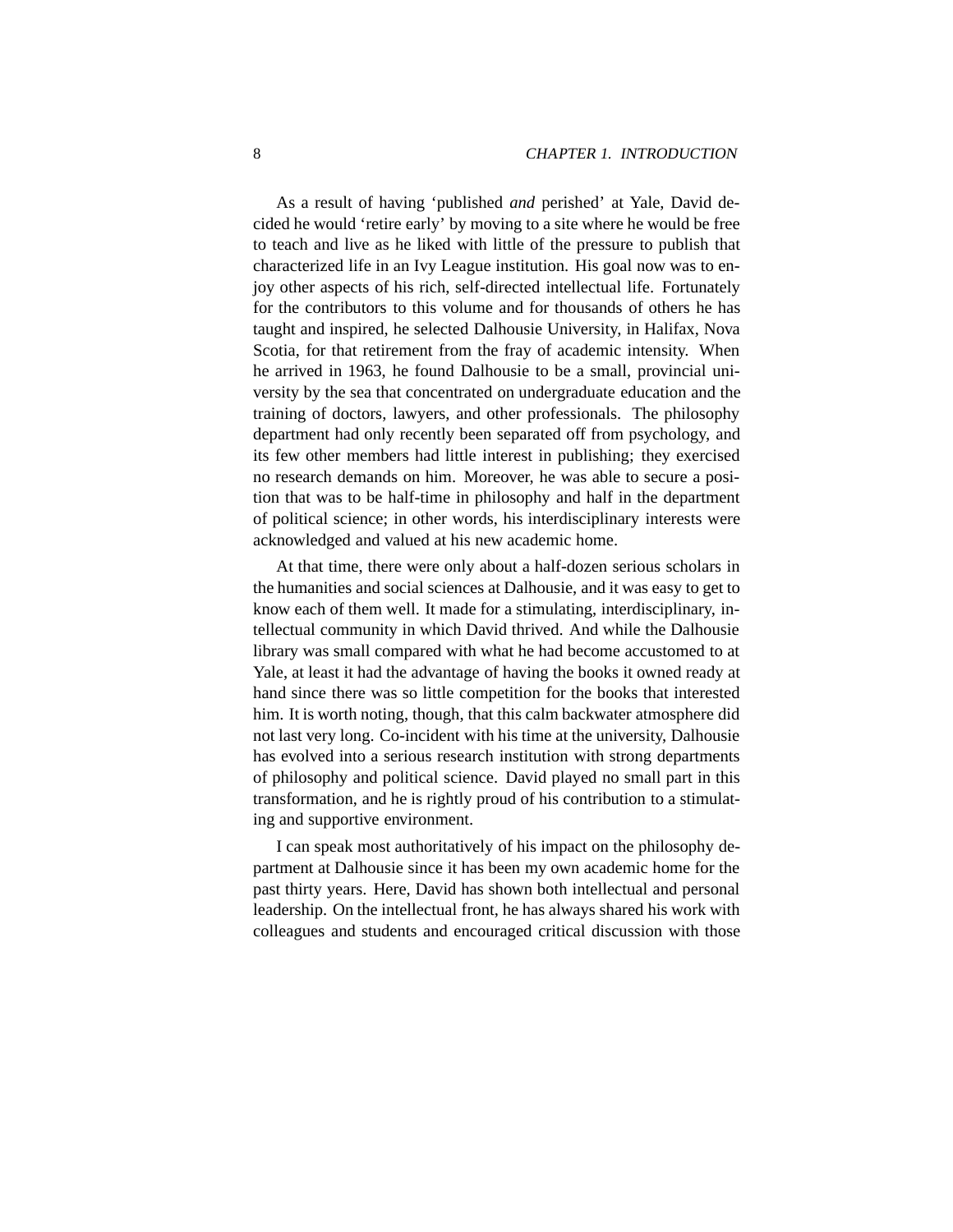interested in philosophy at every stage of learning. Most of his books have been at least 'tried out' in the classroom if not also initiated there. He believes universities should make more of the opportunity for undergraduates to share in a professor's active research. They have things to contribute partly because they are not already steeped in the literature. He has also been remarkably generous in his willingness to engage with the work of others; no matter how busy he is, he always offers prompt, insightful, and supportive feedback.

Moreover, he has insisted on promoting an atmosphere of true collegiality and has conscientiously role-modelled the behaviours that support it. Probably influenced by his painful time at Yale, where he found himself struggling to launch his own career within a deeply divided department, David has worked hard to foster healthy departmental relations at Dalhousie University. Within the philosophy department, this takes the form of a few institutionalized rituals. Faculty members meet for Wednesday lunches at the University Club, which allow us to share ideas and concerns in an informal atmosphere outside of more structured department meetings. Even more important, however, is our weekly philosophy colloquium series, which meets all year round, stopping only for Christmas and the Labour Day weekend. These sessions are scheduled for Friday afternoons and are routinely followed by beer at the Graduate Students' Club, where students, faculty, and interested others can continue to debate the topic of the weekly paper.

Much to our local benefit, David became so content at Dalhousie that he was able to resist several tempting efforts to recruit him to join his analytical colleagues from Yale at their new home at the University of Pittsburgh, despite the fact that their arrival there helped to make it the strongest philosophy department in North America at the time. Although David sometimes wonders if his work would have received even more attention if he had accepted one of those offers and situated himself in a leading American university, he generously credits Dalhousie for providing a stimulating environment that allowed him to be productive and creative. Moreover, it was a place in which he was, for the most part, happy, a condition he thinks played an important role in his achievements.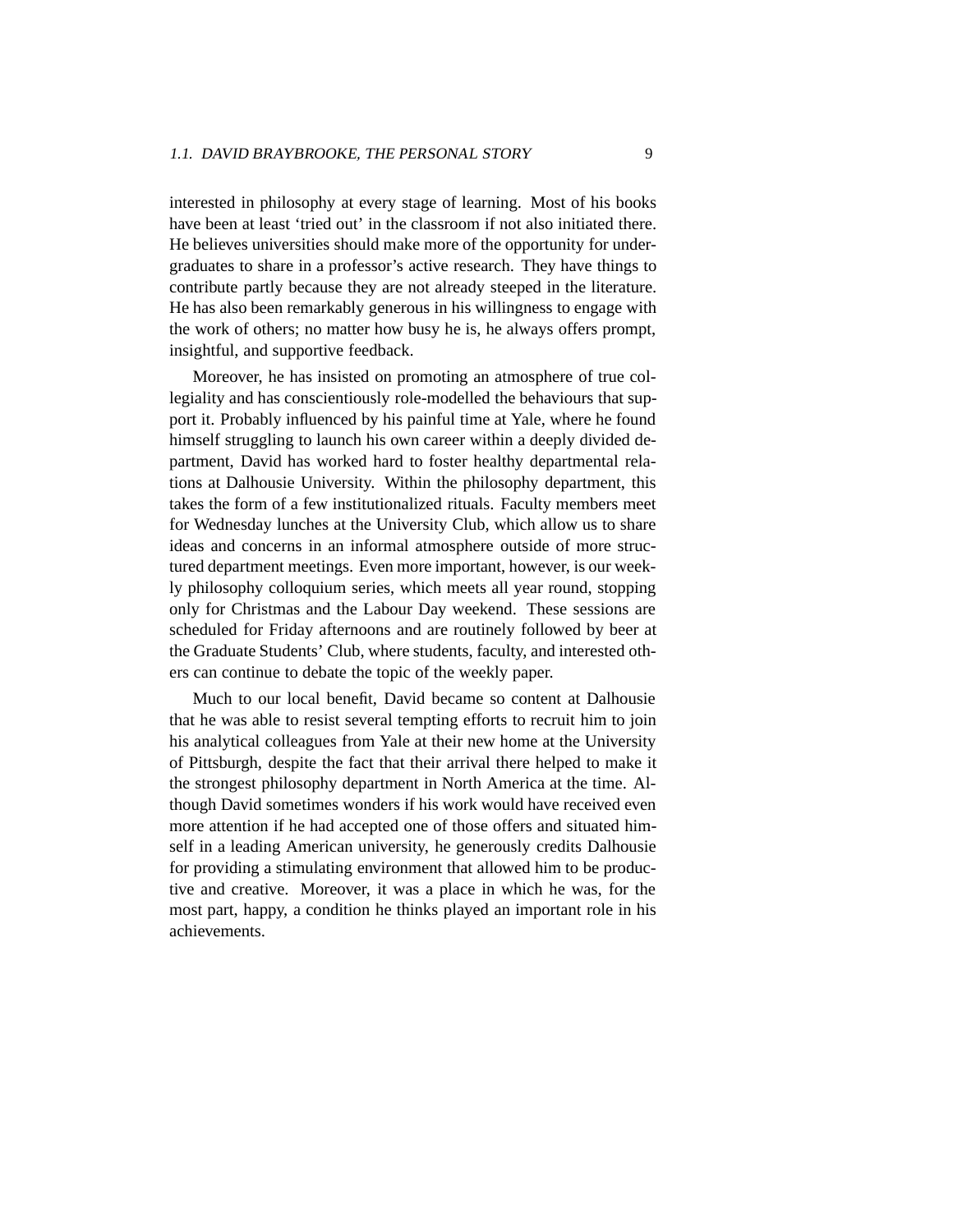Relieved of the pressure to produce that defined life in an Ivy League university, he found himself free to pursue whatever research projects captured his imagination. He soon settled into a very productive publishing pace that seems only to accelerate with age. On reviewing his long and growing list of significant publications, one might easily get the sense that David is a man totally occupied with work. That would be a big mistake. He has always understood that while meaningful work is very important to everyone, it is not the whole of life. It is also important to make room for travel, music, literature, art, romance, and, generally, for fun. (He loves to laugh, and his laughter is infectious. Finding tidbits of absurd news stories to amuse him has become something of a competitive sport among his colleagues and friends. Readers can get a pretty good impression of his mischievous side by reading Appendix A.) Without such activities, he believes, one becomes less rather than more productive, and definitely less creative.

As an academic, he takes seriously all dimensions of a professor's responsibilities: research, teaching, and administrative work. His research accomplishments are readily available to all and form the basis of most articles in this book. His teaching and administrative accomplishments are less visible to the larger world, but they have had a profound impact on the thousands of students and colleagues who have directly benefited from the opportunity to work with him (and on those who have the opportunity of studying/working with others he has inspired). He loves teaching and it shows. (Some recent and cherished evaluations report 'Braybrooke rocks!' and 'Professor Braybrooke is fun to be with.') It is with much ambivalence that he will finally cease offering formal classes in 2005 as he turns eighty-one.

Indeed, it is this love of teaching that eventually took him to Texas. Dalhousie University has long had a rule of mandatory retirement at age 65. David was by no means ready to give up teaching in 1989 it will be difficult enough to do in 2005—so he decided it was finally time to accept one of the many offers he received over the years from the United States and took up the position of Centennial Commission Chair in the Liberal Arts (Professor of Government and Professor of Philosophy) at the University of Texas at Austin. Fortunately for us,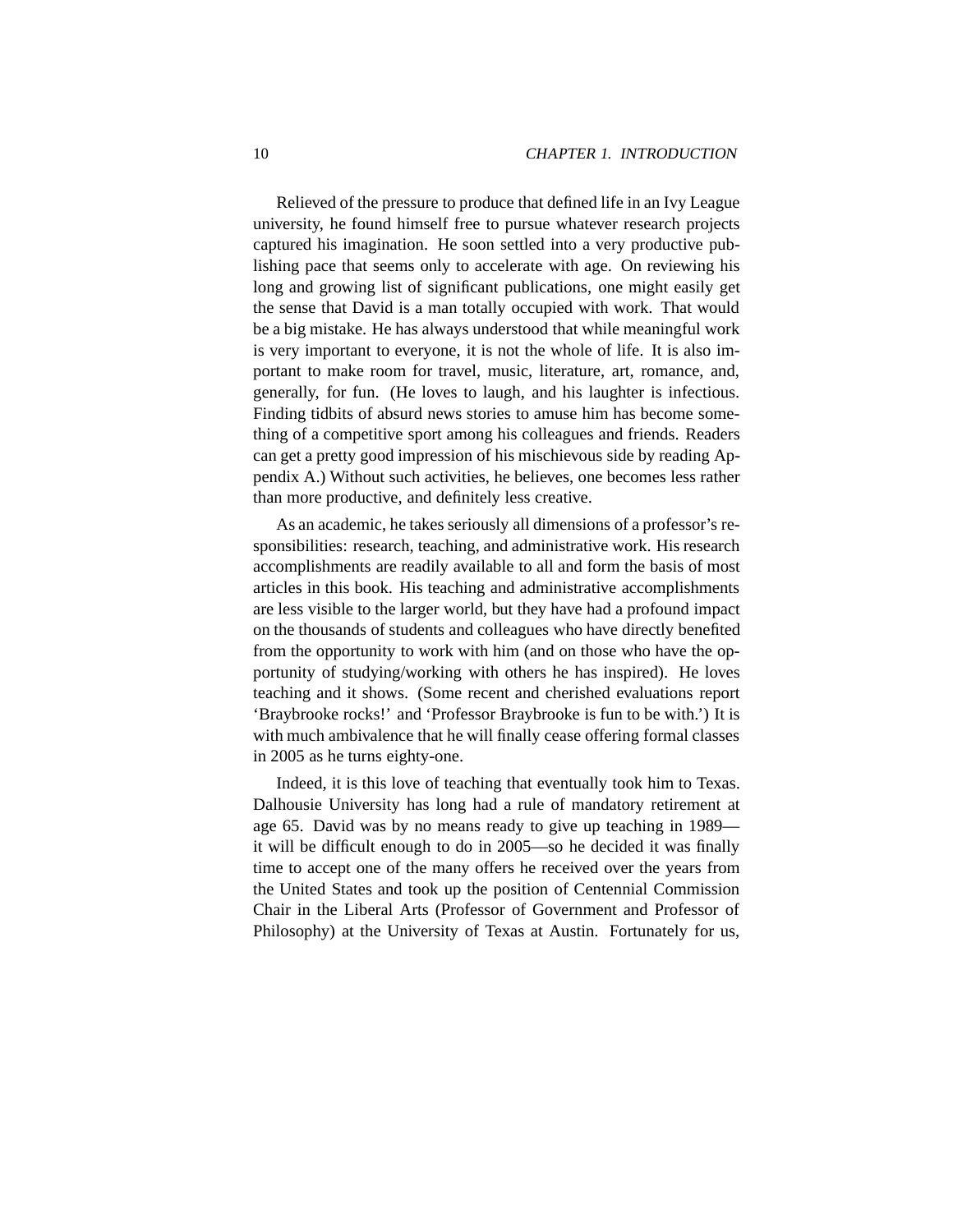he maintained a home in Nova Scotia and has arranged to spend a few months each summer back at Dalhousie, where he remains an active presence in our summer reading groups and weekly philosophy colloquium sessions. His philosophical engagement with his immediate and distant colleagues shows no signs of slowing, despite the fact that he is now approaching yet another retirement (this time from the University of Texas at Austin).

### **1.2 David Braybrooke, the Scholar**

Braybrooke's work centres around the interrelated themes of needs, rights, and rules with particular attention to the appropriate processes for making changes in existing social rules. He argues that proper understanding of these three concepts helps to constitute a meaningful and practical approach to social justice. Hence, he has been concerned with making clear how to interpret and apply these familiar, but often misused, concepts that figure so prominently in political debates about public policies.

While deeply respectful of alternative philosophical schools, Braybrooke situates his own work within the analytic tradition that has dominated English-language philosophy for many decades; it relies on rigour and conceptual analysis as principal tools. His aim is to help guide policy debates by allowing participants to determine appropriate rules for attending to the needs of citizens of nations and of the world in a fair and achievable way. His staunch support of analytic philosophy has meant that throughout his career he has frequently found himself embroiled in what might be dubbed ' 'philosophy wars' (akin to the recent struggles over the nature of science and scientific activities commonly referred to as the 'science wars'). Indeed, his most recent work, the forthcoming *Analytical Political Philosophy*, has been written with the principal intention of responding to charges from pro-Straussian colleagues at the University of Texas at Austin who claim there is no value in analytical approaches to political philosophy.4 Braybrooke's work clearly demon-

<sup>&</sup>lt;sup>4</sup>It is ironic that David discovered Leo Strauss long before any of the people who now challenge David's philosophical approach in the name of Strauss: After one year of undergraduate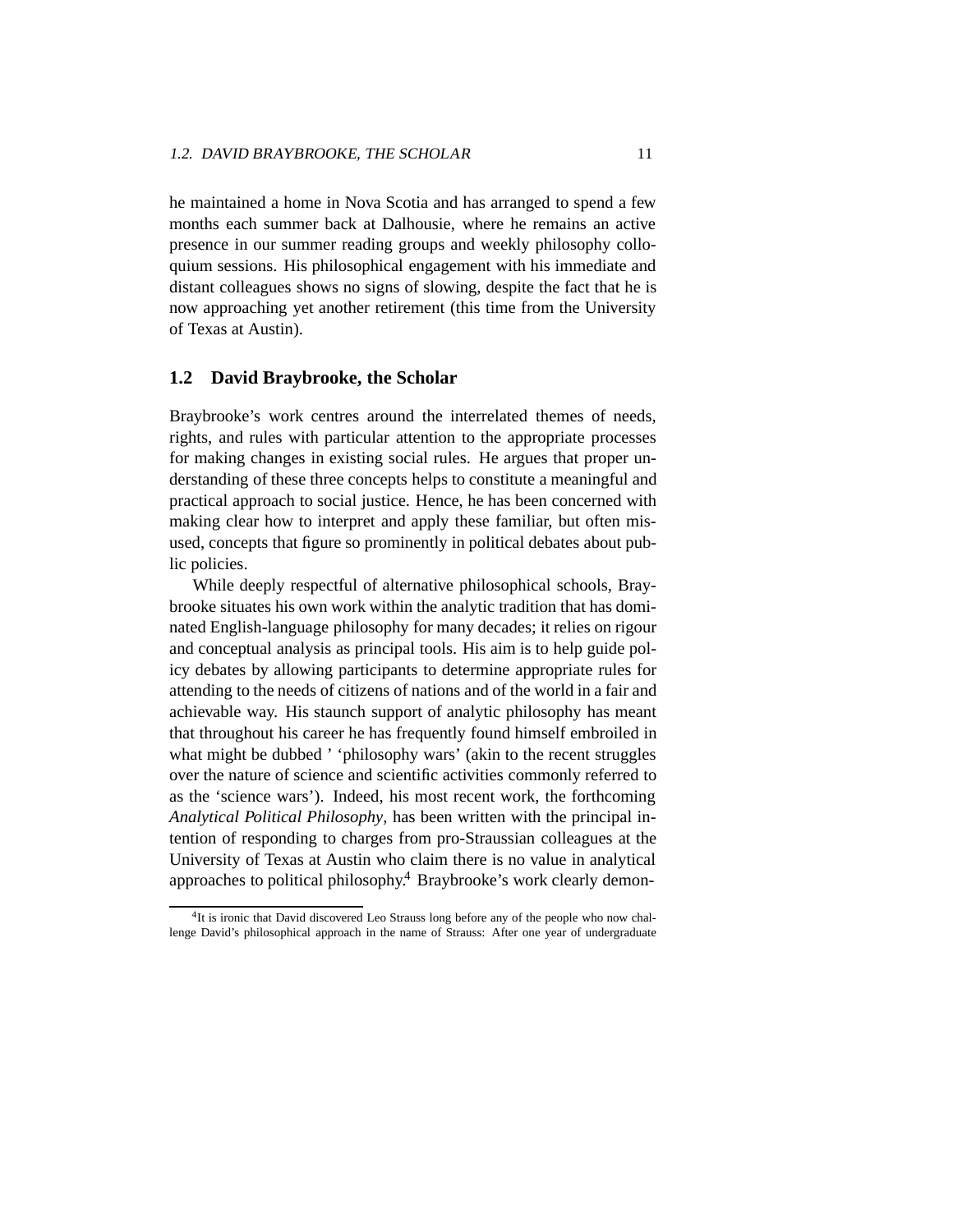strates the error of this thesis.

His efforts at clarifying and applying the core concepts of needs, rights, and rules add up to a program for democratic action. It incorporates three basic assumptions: (1) meeting certain needs is the basic purpose of public policy, (2) rules are required to make sure appropriate needs are met, and (3) these rules must include rules governing rights. Braybrooke has long been willing to stare down the challenge of postmodernism; indeed, he is even willing to accept the somewhat unfashionable label of 'grand program' to describe the intent of these efforts to 'render political life more coherent, more just, and even more noble.'5 His own grand program is particularly valuable by virtue of the fact that it has been developed in tandem with (and, hence, attentive to) other important philosophers offering their own versions of the grand program in political philosophy, principally, John Rawls, Robert Nozick, and David Gauthier. Like them, he sets out his understanding of the basic structure available to a politically organized society. Braybrooke differs from these others in an important way, however: he situates these terms in the context of real-world concerns of daily politics in an industrialized Western democracy (and, hence, the title of this collection of essays). Moreover, he is not one to forget his debts to the history of philosophical ideas; he makes great efforts to relate his own program within two important, and usually considered to be widely different, historical traditions: utilitarianism and natural law theory.<sup>6</sup>

Let us look, then, more closely at his work on these three key concepts, beginning with needs.<sup>7</sup> Braybrooke argues that surely the principal question for all social policies is to consider their impact on human welfare. Such a project requires some way of measuring the relevant impact of policies, and that requires us to identify appropriate criteria for our focus. As countless critics have demonstrated, utility as it is

study, David headed off to the New School to take some graduate classes. There he had the opportunity to take a class from the soon-to-be-famous Leo Strauss on the work of Socrates, Machiavelli, and Hobbes.

<sup>5</sup>This phrase is taken from the Introduction to *Analytical Political Philosophy*, draft manuscript.

<sup>6</sup>These historical connections are made most clearly and fully in his recent books, *Utilitarianism* (2004) and *Natural Law Modernized* (2001).

<sup>7</sup>The first comprehensive discussion of needs appears in his 1987 book, *Meeting Needs*.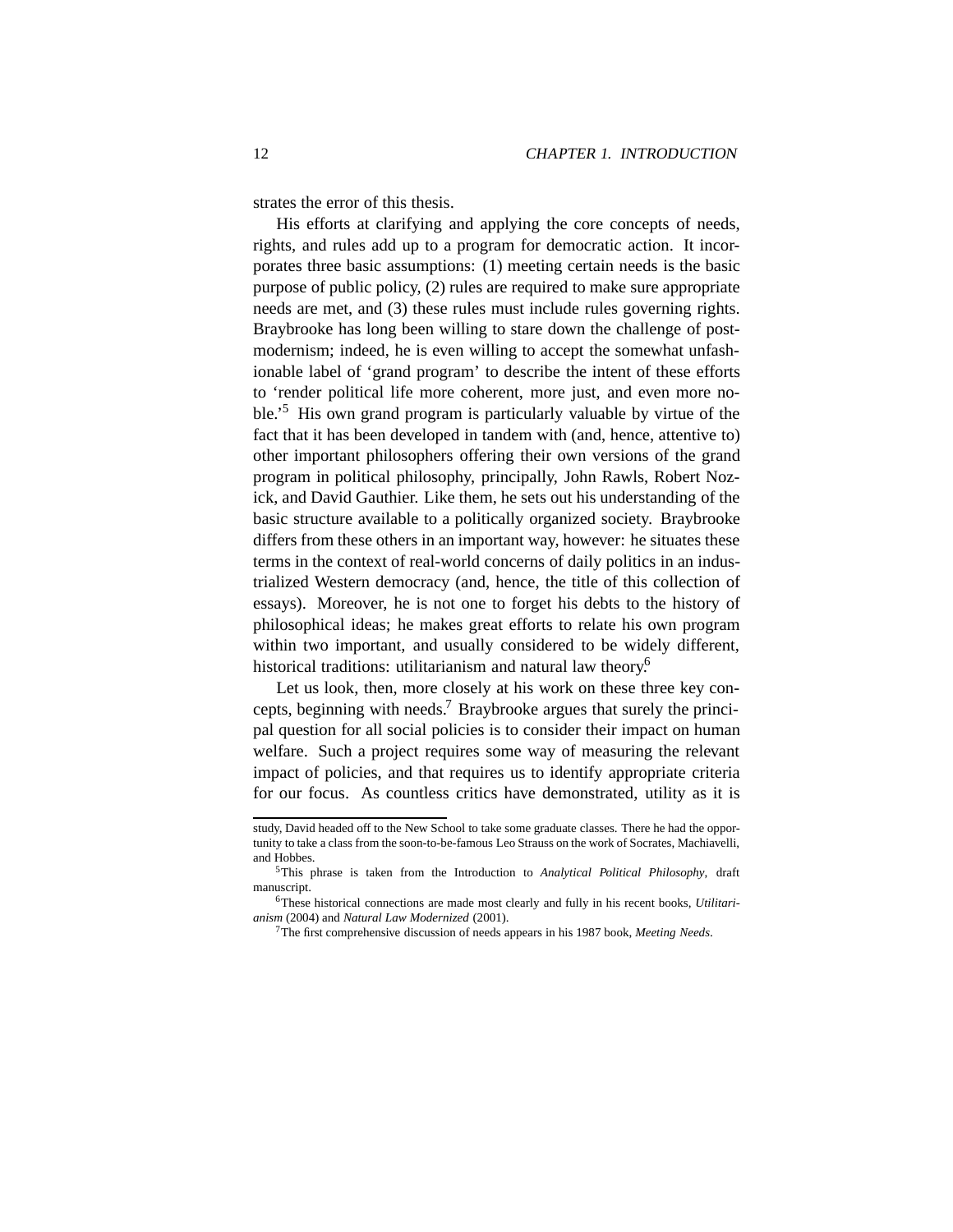generally understood is too problematic a measure for this task, though its principal insight of considering the welfare of everyone is sound. Braybrooke argues that a conception of human needs can better serve the role of evaluating the social worth of public policies. Such a concept must distinguish between mere wants or preferences and the things that are necessary to a life worth living. Thus, public policies should be held accountable for first meeting the latter and, then, for allowing as much room as possible for individuals to pursue their own preferences. Needs may be either course-of-life (what is required for life or health) or adventitious (what is required for meeting particular goals), and it is important to understand the distinction to ensure that policies do not lose track of course-of-life needs in responding to vocal demands for meeting particular adventitious needs.

While some course-of-life needs are clearly universal by virtue of biological requirements for nutrition, hydration, shelter, sleep, and so on, others are not (e.g., medical care), and adventitious needs may be very diverse indeed. Hence, public policy must be evaluated in terms of the needs of a specific reference population; those responsible for determining these needs will belong to a policy-making population, which may not be the same as the reference population.<sup>8</sup> It is, ultimately, a matter of general public debate what shall be deemed needs that must be met for a given population, the minimum standard of provision of those needs, as well as the policies that should be pursued to meet those needs. Clearly, then, the rules for that debate become very important. So, too, is a measure for comparing the effectiveness of different policies at meeting the needs of the population in question. Braybrooke introduced the census notion (described below) to solve that problem.<sup>9</sup>

Braybrooke's work on the concept of rights is intertwined with his work on the concept of rules.<sup>10</sup> He argues that rights attach to individu-

<sup>&</sup>lt;sup>8</sup>I follow Braybrooke's terminology in his recent work here; it is far more accessible than the alternative form 'Selfgovliset' which he used in the original *Meeting Needs* book.

<sup>&</sup>lt;sup>9</sup>The census notion requires agreement on minimal standards for provision of a need (e.g. what would constitute adequate nutrition for a 150-pound adult), and then everyone in the population is to be surveyed to see whether they are receiving enough calories and vitamins to meet this minimum; priority is then placed on bringing everyone up to the minimum (for their particular size).

<sup>10</sup>The first substantive discussion of rights appears in his 1968 book, *Three Tests for Democ-*